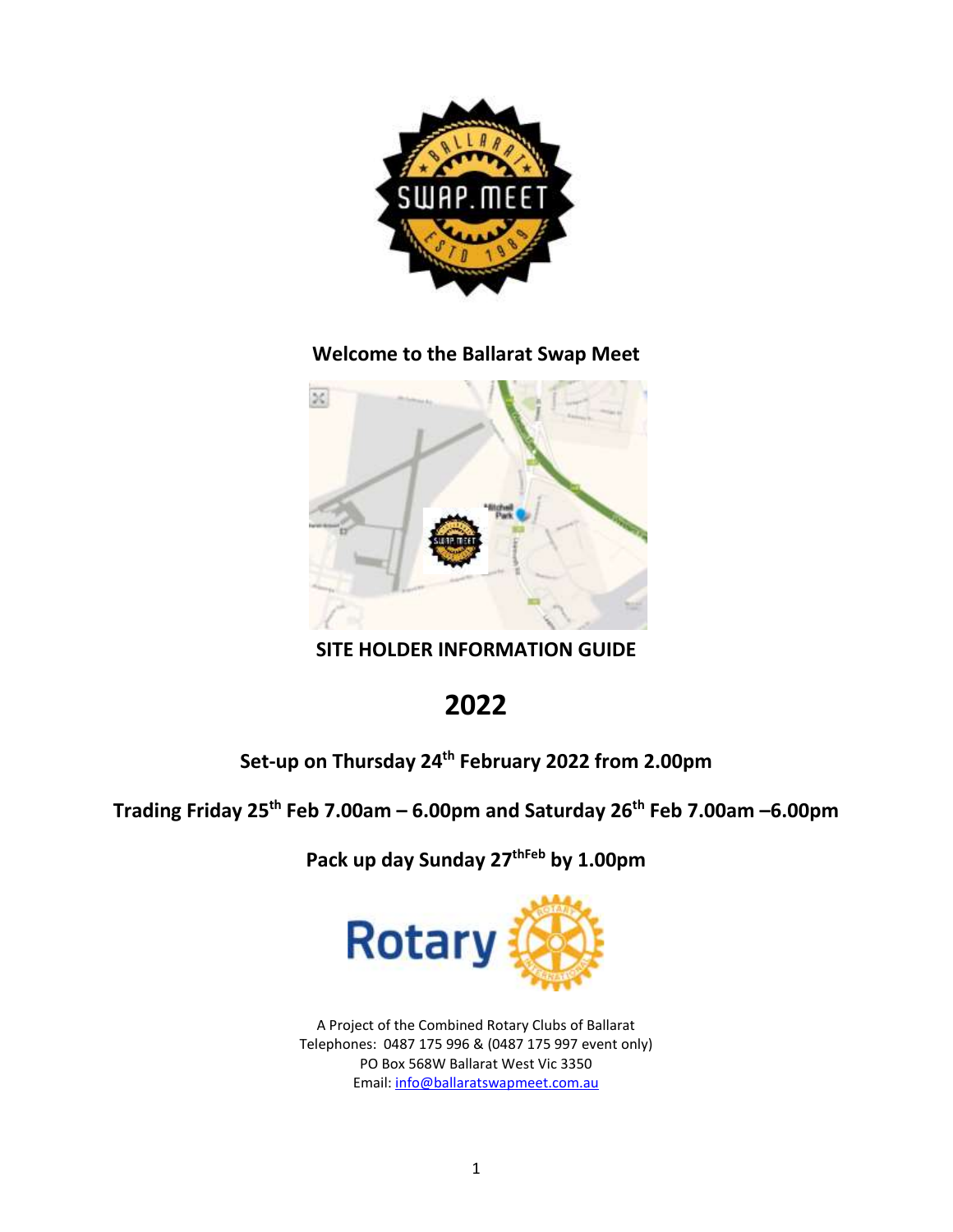#### **2022 SITE HOLDER INFORMATION**

#### **Ballarat Swap Meet 2022 - Conditions of Entry**

These conditions of entry apply to all site holders, members of the public, volunteers and contractors

All Site holders, contractors, patrons and volunteers are required to show proof of their COVID vaccination status or valid medical exemption and QR code using the Service Victoria App or manually register before entry

- 1. **STRICTLY: NO Thursday trading; no alcohol during public trading hours; no petrol powered vehicles to be used including (but not limited to) motor cycles, motorized scooters, powered eskis etc. (People with disabilities may use electric mobility scooters). No unruly or boisterous behavior. Failure to comply will result in eviction at the discretion of the organisers or their representatives.**
- 2. **Site Holder Trading**
- **(a) Site holders must wear allocated BOTTLE GREEN wristbands and display appropriate vehicle passes bottom corner of the windscreen on the driver's side ensuring that the site number is clearly visible to gain entry and left there for the duration of the meet. Any vehicle without visible accreditation may be towed**
- (b) Site holder entry and set-up permitted from **2.00pm on Thursday 24 th February 2022**. Entry will be via Airport Road and Sunraysia Drive.
- (c) Public trading commences from 7am to 6pm on both Friday 25th and on Saturday 26th. There is no public entry on Sunday to enable pack up.
- (d) Site holders are expected to trade full hours on both Friday and Saturday. Failure to trade may mean loss of site(s). All sites are to be vacated by no later than 1pm on Sunday 27th Feb 2022.
- (e) S**ite holders wishing to leave on Saturday are not to vacate until after 4.00** pm. This is to reduce the risk to pedestrians.

#### 3. **Site Holder Behaviour**

- (a) Excessive use of alcohol or unruly behavior may result in the loss of site and eviction
- (b) Site holders are responsible for removing unsold items from their sites before leaving. A scrap metal bin is provided for unwanted metal items but other items are the responsibility of the site holder. Rubbish and items left on sites will result in forfeiture of the site and an invoice for rubbish removal.
- (c) All vehicles must be parked on the site (Extra vehicle overflow parking is the general parking area)
- (d) Self-catering is permissible, however, sale of food, drinks or alcohol is prohibited
- **(e) Generators are allowed for use after 7.00am but must cease operation no later than 10.00pm keep general noise down.**
- (f) Transferring of sites between site holders **is not permitted** without the permission of the organisers. Any site holder who offers a site(s) for sale or found buying of additional sites may forfeit their own site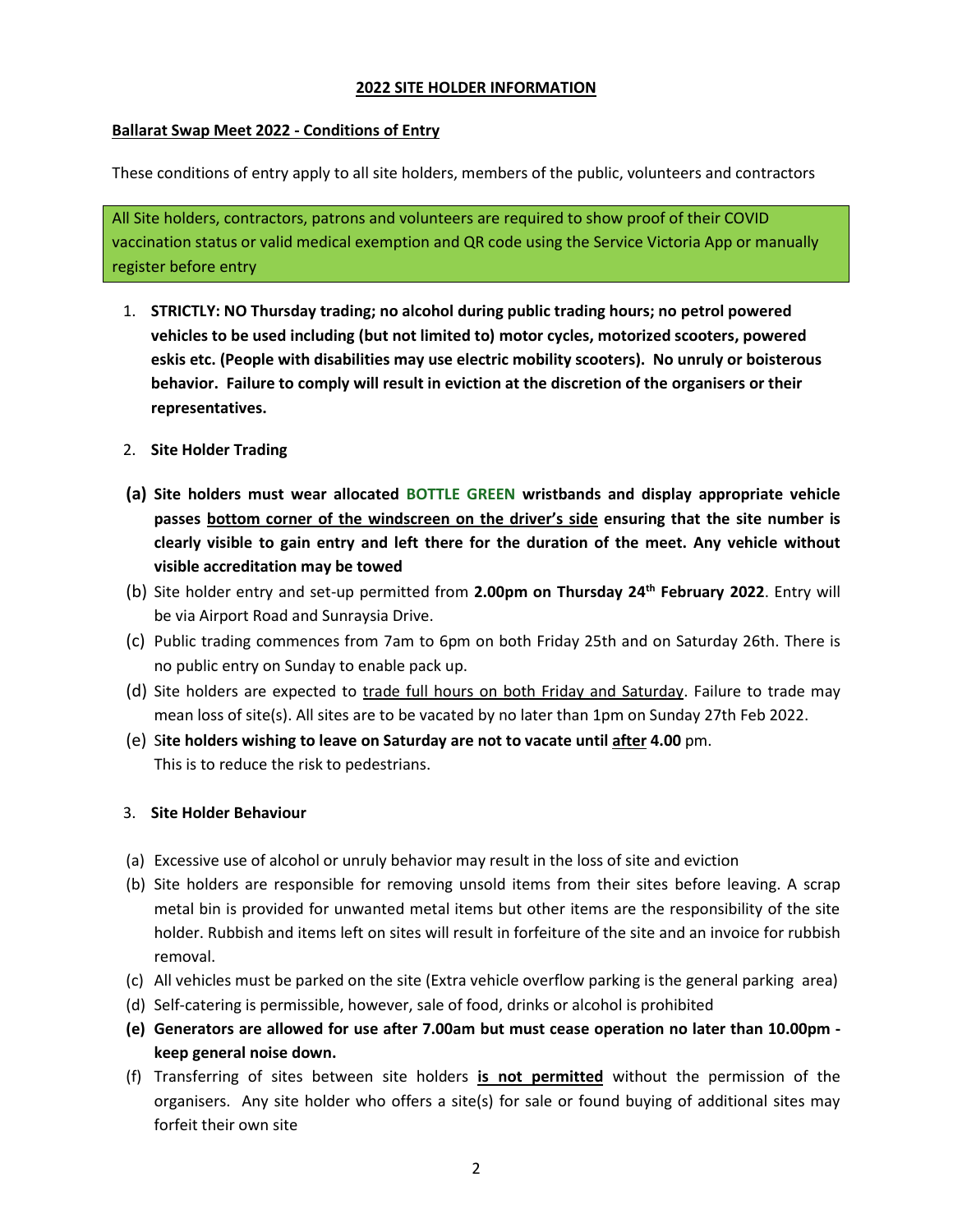(g) A strictly **PROHIBITED AREA** is in place beyond the fence line bordering the Ballarat Airport. This is the buffer zone required by the Airport and ANY infringement will result in expulsion from the Swap Meet as it is deemed a security breech by the Airport and offenders may face criminal prosecution.

#### 4. **Other Conditions**

- (a) Outdoor and indoor sites are not provided with power
- (b) Limited additional unpowered camping sites are available alongside the Gate B entrance off Airport Road- fee of \$50 per weekend applies
- (c) Site holder contact details will be provided to public enquiries unless the contrary is advised in writing
- (d) **No vehicles are to be driven or ridden around the grounds during public admission times. Administrative and supply vehicles excepted. Speed limit of 5KM/Hour (walking pace) applies. Volunteer Marshalls and Security will enforce these conditions**.
- (e) **NOTE**: **Under Victorian Law the restrictions in respect to Alcohol BAC (exceed .05%) applies both on and off the road. These restrictions are enforceable throughout the Swap Meet Site**

#### **5. Organising Committee**

- (a) The Combined Rotary Clubs of Ballarat, their agents, or servants and the Executive Committee for the Ballarat Swap Meet do not and will not hold themselves responsible in any way whatsoever for any negligence relating to the conduct of the Ballarat Swap Meet. The Organisers do not accept responsibility to ensure clear title for any goods sold, purchased or swapped during this event.
- (b) The Organisers reserve the right to refuse entry or evict any person or site holder at their discretion
- (c) The Organisers retain the right to cancel or move a site at their discretion

#### **General Introduction**

The Ballarat Swap Meet will be conducted on land alongside Ballarat Airport, Mitchell Park. This land is managed by the City of Ballarat. This land has a cultural overlay. The actual venue site is located on the right side of Airport Road, Mitchell Park and can also be accessed via Airport Road off Learmonth Road Vic Roads Map reference **Map 254, A3**. The event is run by the combined Rotary Clubs of Ballarat and is a community project, operated by Rotary and staffed by volunteers.

**Please note that this year the event will be run on Thursday 24 th February 2022 for "set-up" from 2pm with trading on Friday 25th February 2022 and on Saturday 26th February. Entry for set-up commences at 2.00pm, Thursday 24 th February and trading is from 7am - 6pm on Friday 25th and 7am – 6pm Saturday 26th Feb.** 

Any enquiries can be directed to:

```
Clare or Samara: 0487 175 996 (Booking and site holder details)
```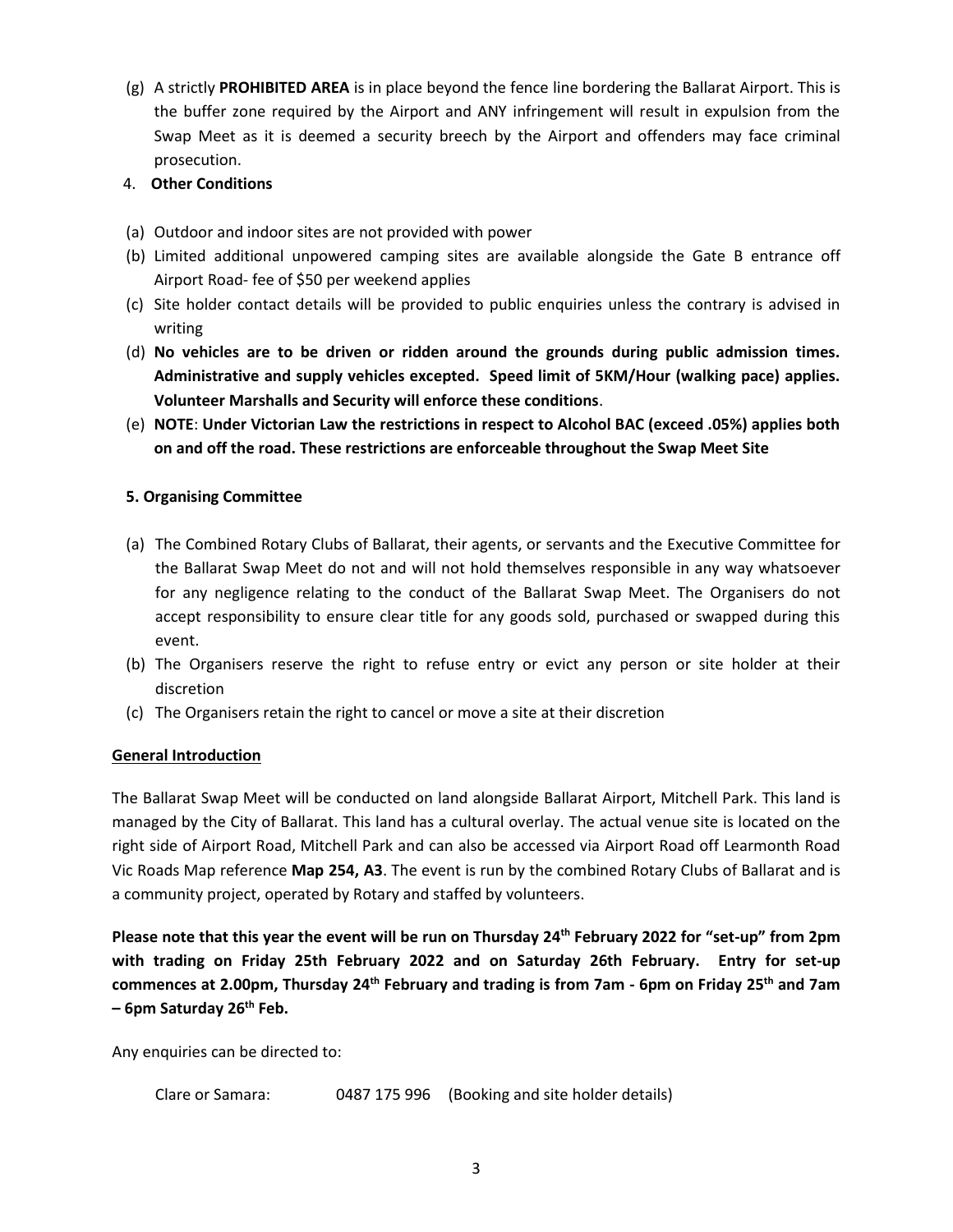#### **Site Holder Pack Mailout**

Site holders will be posted wristbands, windscreen stickers, re-booking card and extra vehicle passes if applicable, prior to the event. Site holder information guide and Maps will be available electronically via email or the Ballarat Swap Meet website [\(www.ballaratswapmeet.com.au\)](http://www.ballaratswapmeet.com.au/). Hard copies will be available on request if a stamped self-addressed envelope is provided. Any packs requiring re-issue will incur an administration fee.

#### **Refund Policy**

**Refund or transfer to the following year will be at the discretion of the organisers. Wristbands and windscreen stickers must be returned to the Ballarat Swap Meet organisers. An administration fee of \$20 per outside site will be incurred if cancellation occurs after tickets have been mailed out.**

#### **Venue**

The venue for the Ballarat Swap Meet is located alongside the Ballarat Airport. (See site map). More detailed directions can be found in the Vic Roads Maps or Google Maps. Refer to site information and gate entrance details to minimize disruption.

On Thursday all site holders with **GREEN** windscreen stickers (sites with numbers 1-36) will enter via **Gate A off Airport Rd**, then though Entry 1 to your site(s). Site holders with **BLUE** windscreen stickers will enter via **Gate D off Sunraysia Drive**, then though Entry 2 to your site(s). After 7pm Thursday, all vehicles must EXIT/RE-ENTER via Gate B **or Entry 2** (Both are 24 hour access gates this year).

**Please note**! There will be changed traffic conditions and construction activities on Airport Road, please obey signage and traffic marshalls. There will be no capacity to queue on Airport Road and no overflow parking on the paddocks on the left-hand side.

#### **Site holder entitlements**

Payment of site fees entitles the holder to entry throughout the Swap Meet for 2 people plus car and trailer per site. Sites are approximately 9 metres wide by 6 metres deep. Larger vehicles will require multiple sites. Site holders are permitted to camp on the site. Additional camping facilities are available at the rate of \$50 per unpowered site for the weekend alongside the swap meet. Additional vehicle passes can be purchased **prior to the event (refer to Vehicles section for more information)** and this also includes a "site holder pass" for the driver. Any additional passengers will need to purchase event passes.

#### **Please note that wristbands will be issued in lieu of entry passes. See further information below.**

Additional passengers will require weekend tickets at a cost of \$20.

#### **Sales and Trading Expectations**

The Ballarat Swap Meet is a full two (2) day event. Site holders are expected to trade on both Friday and Saturday from their sites. There is also an expectation all sites have items for sale.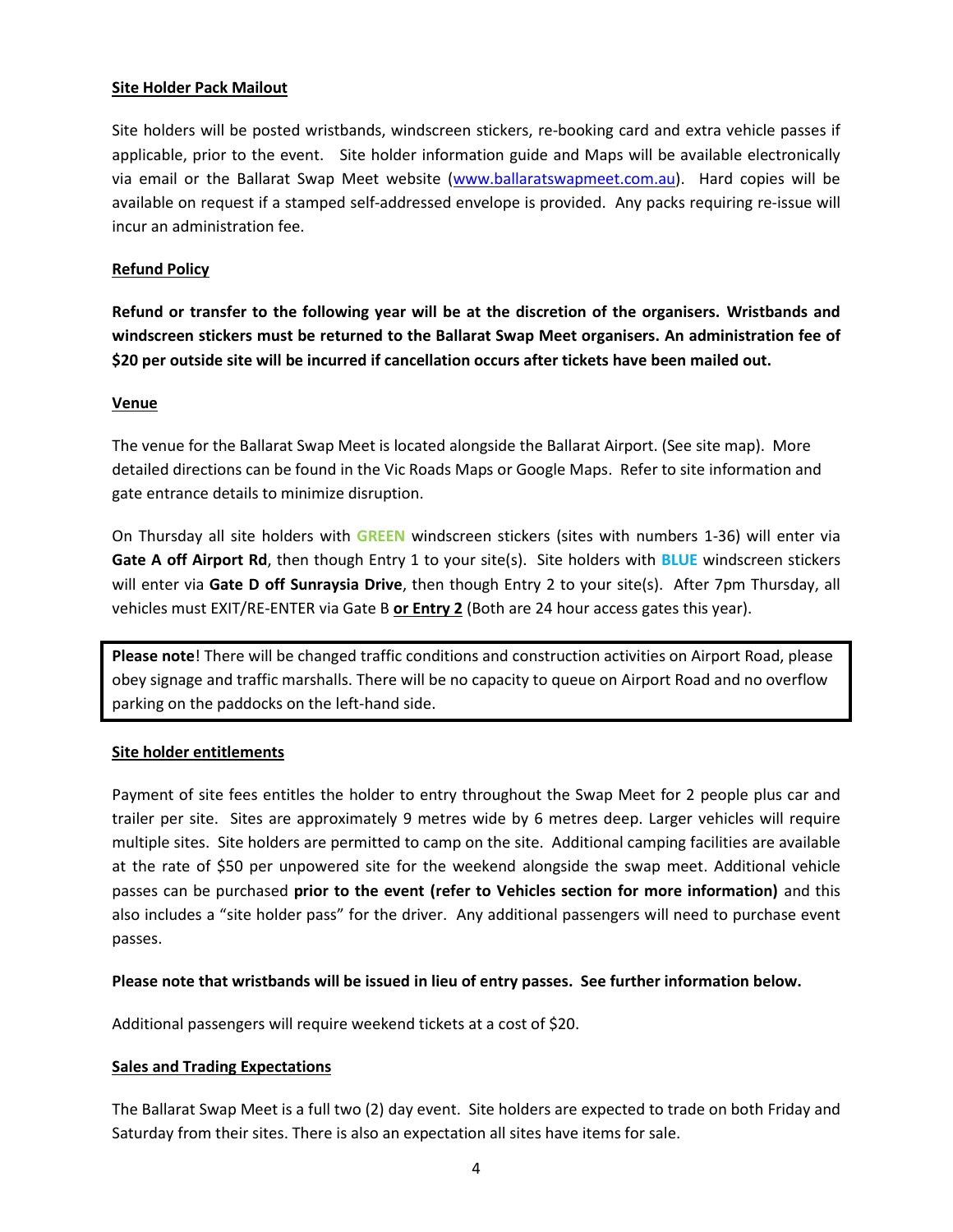#### **Cars for Sale**

This year Cars for Sale sites can be pre-booked and paid for. These are located via the Central **Entry 1 if entering Thursday and via Gate B at all other times.** The fee will be \$35.

#### **Vehicles**

Site holder vehicles including extra vehicles must display the appropriate windscreen sticker at all times. Vehicles, applicable to outdoor sites, must be situated totally within the site/s. The available sites are for stall holders only and the purchase of additional sites for use as a private "Car park" is not permitted. Anyone contravening this requirement may be evicted from the Swap Meet.

Vehicles applicable to indoor site holders must be parked in designated area.

An additional vehicle access pass can be purchased at for \$40 and is limited to **one** extra vehicle per site. These vehicles must be located within the site holder area or conversely parked in the designated Volunteer Car Park within the larger Public Car Park. The extra vehicle pass must be **pre purchased before the event and will not be available at the event. An additional fee for postage and handling may be applicable. Extra vehicle passes WILL NOT be issued after January 31st, 2022.**

Vehicle movement throughout the event is restricted to walking pace only (5KPH ) and is **only permitted after the event closes to the public each day** . Please comply.

#### **Short Term Vehicle Pass**

A short term vehicle pass can be purchased for \$60 to assist site holders on the day of set-up. \$50 of this amount will be refunded on departure. Short term vehicle access applies to Thursday 24<sup>th</sup> February. A **two hour limit** applies. Failure to exit on time may result in the loss of the full fee or loss of the site. This opportunity also applies to the general public on Friday and Saturday but is limited to one hour and will only be available **outside of public trading times**.

#### **Site restrictions**

The use of the site is for the sale, exchange and swap of goods, parking for the primary vehicle (car & trailer, truck etc) and for any camping. Site holders must not exceed or extend the permitted site boundaries. Please do not encroach on other sites. There is a maximum of 2 vehicles allowed per site.

#### **Wristbands**

Site holders **BOTTLE GREEN** wristband identification must be worn at all times. No wristband: no entry. Additional fees will apply if not worn and displayed. Please have these on prior to entry to avoid delays. The wristbands cover entrance for set-up and trading days. Additional passengers in the vehicle must buy a \$20 weekend pass. Entry for children **under 15 years is free** provided that they are accompanied by adults.

**Failure to wear the wristbands and/or tampering with the wristband may result in a demand for extra entry payment or even loss of the site.**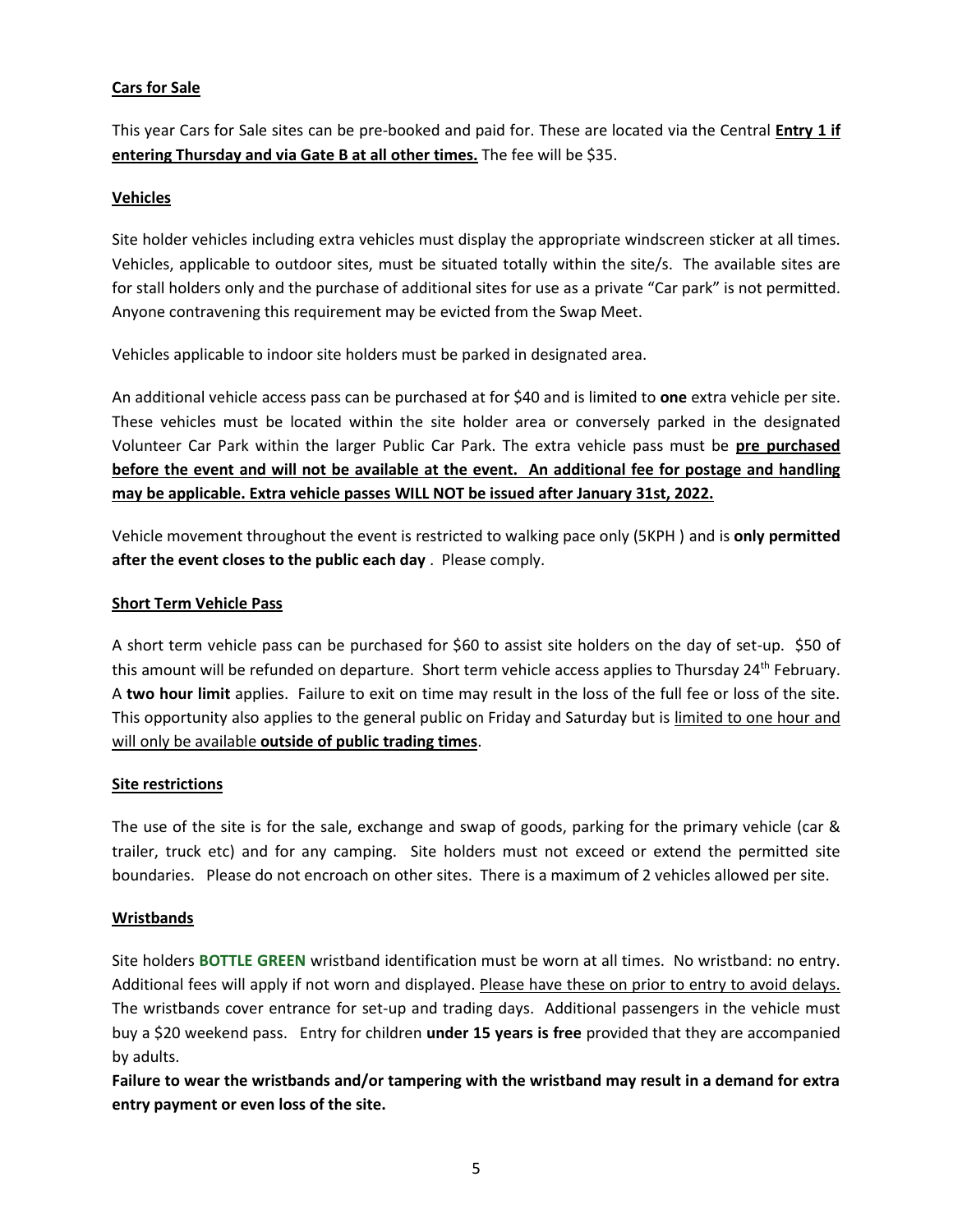#### **Pass Outs (Site holders)**

Site holders wishing to leave the Swap Meet surrounds will not be issued with "Pass Outs"**. Pass Outs are replaced with the full time wearing of the wristband identification. Site holders are advised to display the wristband when exiting and again on re-entry. Remember: No wristband: No entry.**  Failure to do so may result in an extra entrance fee as staff are instructed accordingly. **Gate B & Entry 2** have 24 hour access point for site holders. Tampering with wristbands will not be tolerated. You may be required to check in via the Victorian Services QR code and show your vaccination status again.

#### **Parts pick-up**

A car parts pick-up service is being offered by the **Vintage and Classic Car Club of Ballarat**. Parts will be delivered from the respective site holders to a centralized point where collection can be made by the respective buyers on proof of purchase. Proof of purchase simply means something to say that the item being collected is in fact theirs. A donation to the **Vintage and Classic Car Club** may be applicable. They are located on the corner of **26th Avenue & O Boulevard**.

#### **Catering**

### **You are invited to preorder a roast meal for dinner (\$18 per meal) for both Thursday and Friday night. Please order via email to roasts@ballaratswapmeet,com,au if you wish to have a meal. Order in by Monday Feb 21, 2022.**

Self-catering by site holders is permitted. In addition there will be three major foods outlet areas and several smaller areas. There will be BBQ's, Commercial vans selling chips and other hot food, sandwiches, ice-creams and drinks available from Thurs afternoon. Some catering will be available after hours depending on demand. Gas BBQ's are permitted**. No solid fuel BBQ's or open fires are permitted**. Although legislation changes now permit gas fired BBQ's in the open space during Total Fire Ban Days the Country Fire Brigade (CFA) can apply restrictions during fire restriction periods. These can alter according to weather conditions.

#### **Pre-packed - ICE**

Pre-packed ice will be available for purchase at the central food area. Ice will be available from 2.00pm Thursday onwards. There will also be an ice delivery van circulating through the venue along major thoroughfares.

#### **Security**

The Ballarat Swap Meet will have adequate volunteer staff and professional security operators on site to ensure the safety and well-being of site holders and to ensure that the appropriate behaviour standards are adhered too. (Refer to attached Terms and conditions of entry further details). Failure to abide by the terms and conditions may result in the site holder(s) being evicted from the event.

Aggressive behavior towards anyone will not be tolerated.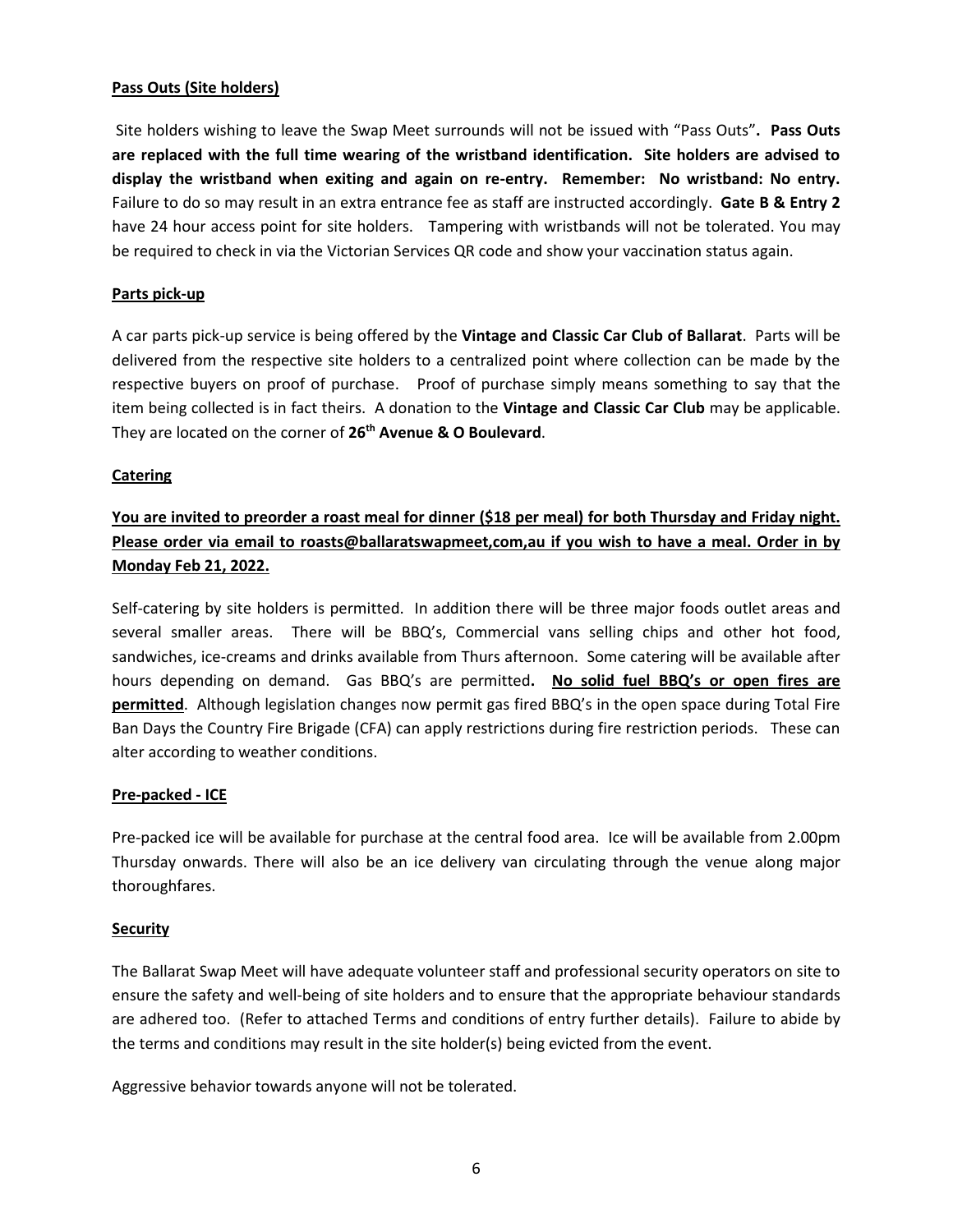#### **Merchandise**

Merchandise is available for purchase in 2022: Souvenir Program, Straw hats, Stubby Holders and keyrings and Swap Meet badges.

#### **First aid**

First Aid facilities and appropriately trained staff will be on site. In serious or urgent cases please contact Emergency Services direct on "000" Small items of First Aid is available from the Administration/Safety Officer tent after hours.

### **First aid will be supplied by professionally trained personnel and are located in main administration area.**

#### **Emergency Procedures**

An Emergency Management and Risk Minimization Plan have been developed. In the event of a serious incident requiring evacuation or similar then site holders must abide by the relevant instructions and adhere to directions of the Ballarat Swap Meet Officials and the emergency services personnel. Evacuations areas are identified on the site map.

In the event of an emergency incident volunteer Marshalls shall respond and take action in accordance with the following"

- **1. Assist: The person/s in need of assistance if safe to do so.**
- **2. Isolate the incident and instigate control measures**
- **3. NOTIFY appropriate Authorities (police, fire, ambulance)**
- **4. Extinguish the fire or minimize/control the incident**
- **5. Evacuate the immediate area**
- **6. Assist persons evacuated**

#### **Total Evacuation**

The Ballarat Swap Meet covers a large area and considerable time will be needed to effect a total evacuation. Site holders are advised that careful consideration will be given by event organizers and Safety Officers to the consideration of total evacuation. In the event of Total and immediate evacuation the responsibilities are to ensure safety and lives of site holders and patrons. Property and items for sale are a secondary consideration.

#### **Re-Booking sites for 2023**

A site re-booking facility will be available in the Swap Meet Administration area in the event that current sites holders may wish to re-book for February 2023. Please bring/return your re-booking card when you re-book. Re-bookings will also be accepted by mail, by direct credit or EFTPOS by phone until 30<sup>th</sup> June 2022after which sites may be re-allocated to other interested parties. Please have the correct money available at the time of re-booking to assist the process.